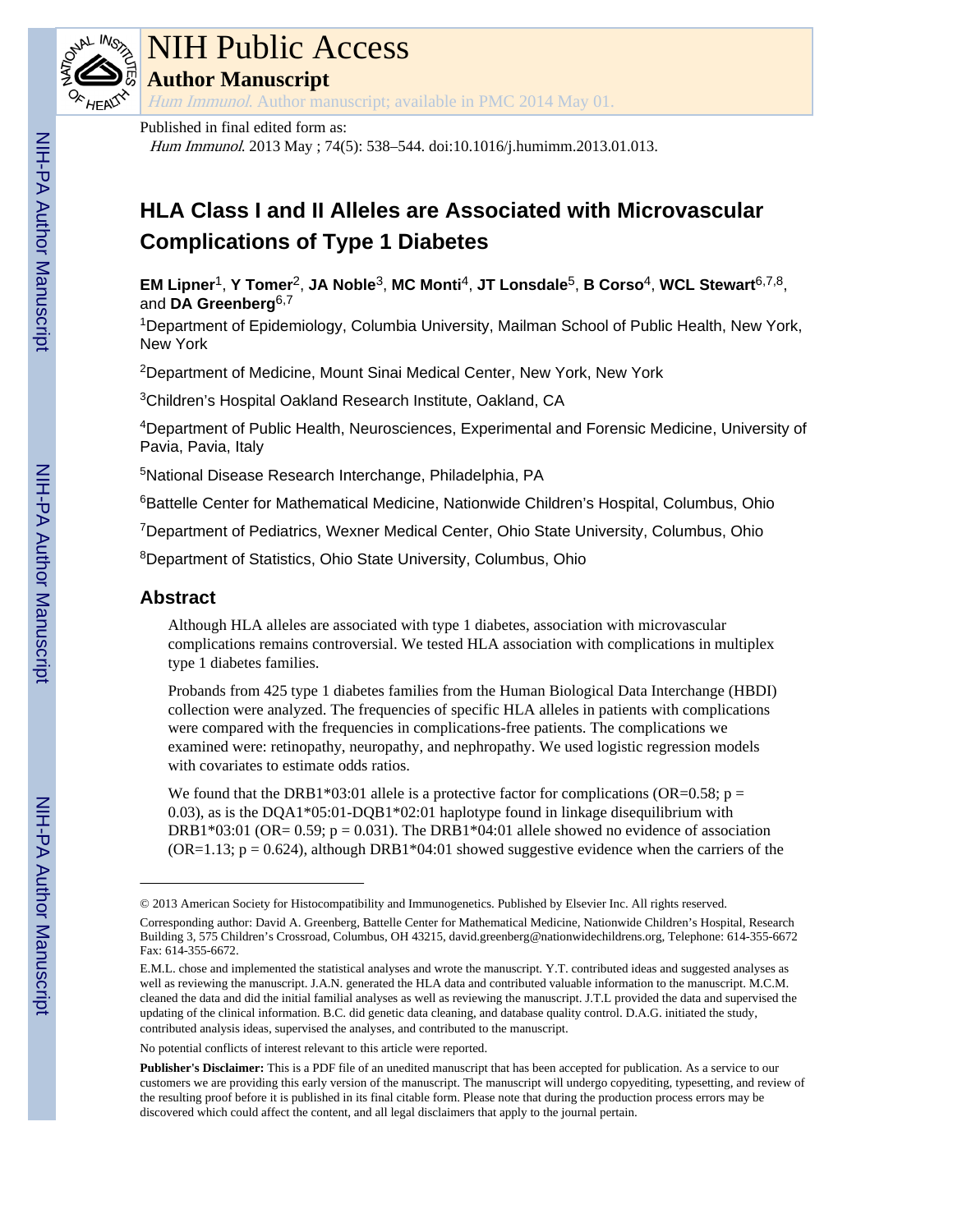protective DRB1\*03:01 were removed from the analysis. The class II DQA1\*03:01-DQB1\*03:02 haplotype was not associated with complications, but the class I allele B\*39:06 (OR=3.27; P = 0.008) suggested a strong positive association with complications.

Our results show that in type 1 diabetes patients, specific HLA alleles may be involved in susceptibility to, or protection from, microvascular complications.

#### **Keywords**

Retinopathy; nephropathy; neuropathy; microvascular complications; genetics; type 1 diabetes; logistic regression; association; HLA

#### **1. Introduction**

Type 1 diabetes represents a major health problem, and data show that its prevalence is rising [1]. By year 2030, over 3 million people are predicted to have type 1 diabetes in the US alone [2], (American Diabetes Association). As more people develop type 1 diabetes, the prevalence of the associated complications also increases. The major pathologies related to type 1 diabetes are the chronic microvascular complications: retinopathy, nephropathy, and neuropathy. These complications are responsible for much of the morbidity and mortality in patients, leading to blindness, end stage renal disease, neuropathy and consequent amputation in many patients. Previous work has shown that while the type 1 diabetesassociated complications may be the result of persistent high blood sugar, they are also familial, suggesting the existence of a genetic contribution to these phenotypes [3-6]. However, the findings from studies of the genetics of microvascular complications are inconclusive and controversial (see Discussion) [7-22].

Type 1 diabetes is a complex, autoimmune disease in which dendritic cells, macrophages, CD4<sup>+</sup> and CD8<sup>+</sup> T lymphocytes infiltrate the pancreas and destroy the insulin-producing β cells in the islets of Langerhans [23]. The Human Leukocyte Antigen (HLA) region on chromosome 6p21 is the major susceptibility locus for type 1 diabetes. The class II loci, HLA–DRB1, -DQA1 and -DQB1, have the strongest effects on type 1 diabetes risk. Specifically, the haplotypes with the highest risk for type 1 diabetes among Europeans are DRB1\*03:01-DQA1\*05:01-DQB1\*02:01 / DRB1\*04:01-DQA1\*03:01-DQB1\*03:02 [24,25]. The class I HLA genes have also been implicated in type 1 diabetes risk, but these alleles have smaller effects on type 1 diabetes than do the class II HLA alleles [26]. While the influence of HLA on type 1 diabetes is well known [27], their role in the development of microvascular complications is less clearly understood. Some studies have reported significant associations of retinopathy or nephropathy with HLA class I or II alleles [7,8,14-22], while other studies have failed to report such associations [9-13].

In this study, we examined the association of HLA alleles with type 1 diabetes-related complications in a large Caucasian cohort. We report newly observed associations of complications with specifically chosen HLA alleles. These hypothesis-driven statistical associations may shed light on genetic influences that affect susceptibility to complications.

#### **2. Materials and methods**

#### **2.1 Family identification and data collection**

Families were ascertained through the presence of at least one family member with type 1 diabetes (the "proband"); most families were multiplex for type 1 diabetes, i.e., there were at least two affected offspring per family. HBDI designated probands were used as the proband cases and controls. Families were invited to be part of the Human Biological Data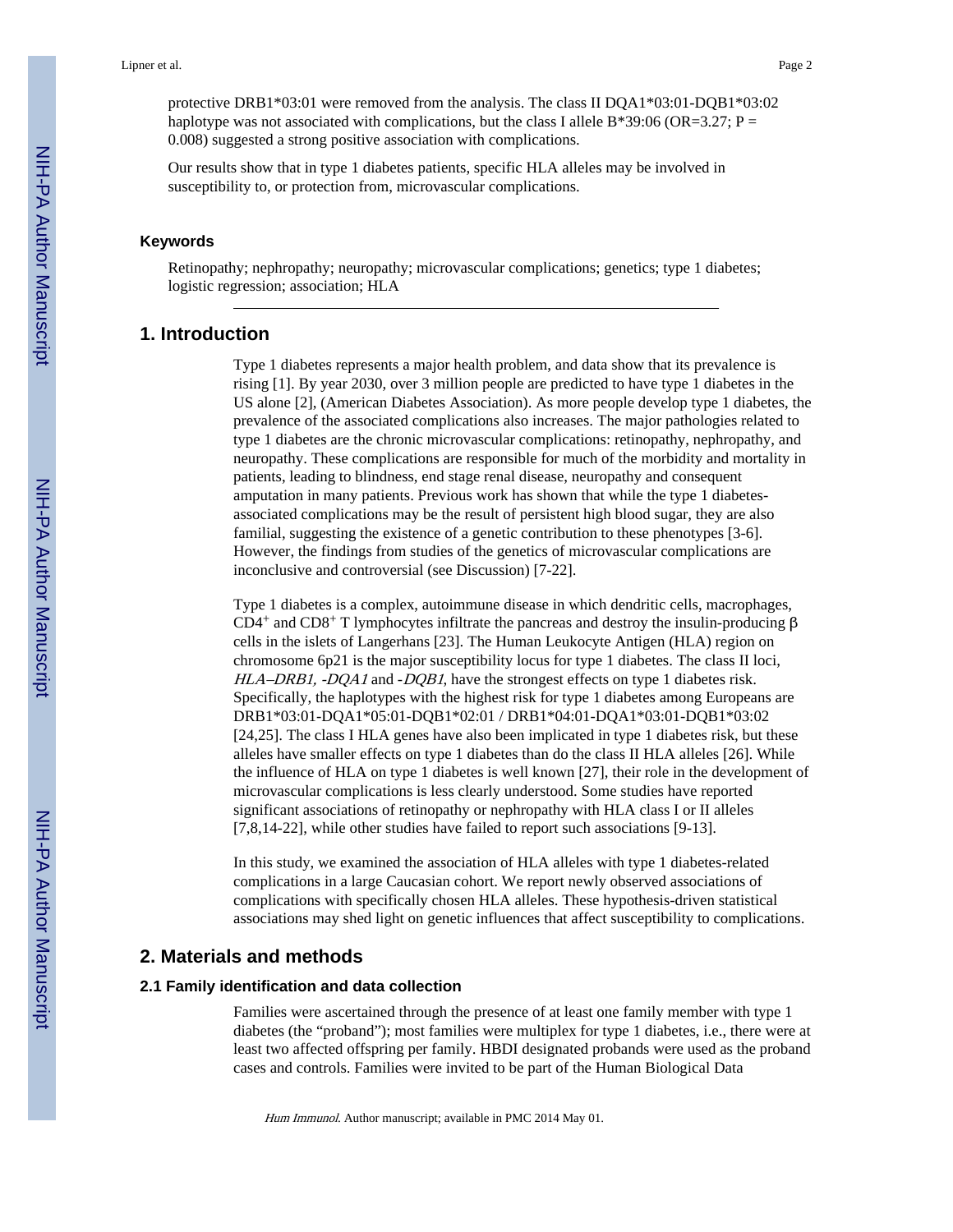Interchange (HBDI) data collection through a series of advertisements sent to the entire mailing list of the Juvenile Diabetes Foundation International (JDFI) during the period 1988–1990 [28]. All member families were asked to complete a standardized confidential questionnaire sent by mail and the responses were added to the HBDI database. The questionnaire was administered to the proband (or parents, if the proband was a child) and also to additional family informants. Inquiries included demographic, medical, genealogical, and familial information about complications. Informed consent was obtained.

#### **2.2 HBDI data**

Our dataset included 425 families with cases diagnosed with type 1 diabetes before age 30. There were 2506 family members included from the HBDI database as of the end of 2004. Families were selected for inclusion in the HBDI sample based on the presence of at least one type 1 diabetes patient per family. Multiplex (> 1 case per family) families were preferentially sought.

In this sample, all participants were diagnosed with type 1 diabetes. All patients in this study sample are Caucasian. A total of 49% of all subjects were female. We emphasize that, for this study, only 1 individual (the proband) per family was used in the analyses.

#### **2.3 Assessment and definition of diabetes and diabetic complications**

We included only patients with type 1 diabetes diagnosed before 30 years of age who required insulin treatment. The accuracy of the self-reported information with respect to presence/absence of complications ( $e.g.$  presence of retinopathy, yes or no) was evaluated by:

- **1.** Including extra questions about related conditions in the questionnaire. The presence of macular edema or complete or partial blindness were considered indicators of retinopathy; the presence of end- stage renal failure, kidney failure, or repeated high urinary albumin levels were considered indicators of nephropathy. In cases of inconsistencies (e.g. presence of macular edema but not retinopathy), further investigations were carried out through phone interviews, around the time of data collection.
- **2.** Data available from follow-up were used to confirm or update the presence/absence and progression of complications. Starting in 2004, follow-up questionnaires have been periodically sent to a subset of families to obtain updated information about development of complications, new cases of diabetes, and related medical history data, with 1000-2000 families targeted each year (for further description, please see (3)).
- **3.** Collecting medical records. For the subset of patients  $[n=179]$  with medical records available, the presence of type 1 diabetes and complications was verified according to American Diabetes Association guidelines [29-32].
- **4.** Information indicating absence of a complication in a subject was considered reliable only if the subject was without that complication for at least 15 years after type 1 diabetes onset.

#### **2.4 Type 1 diabetes subjects and complications**

Of the 425 probands in the sample, 128 had at least one complication, and 297 were free of complications. The majority of cases that had any complication had retinopathy (93.0%), fewer cases had nephropathy or neuropathy (Table 1).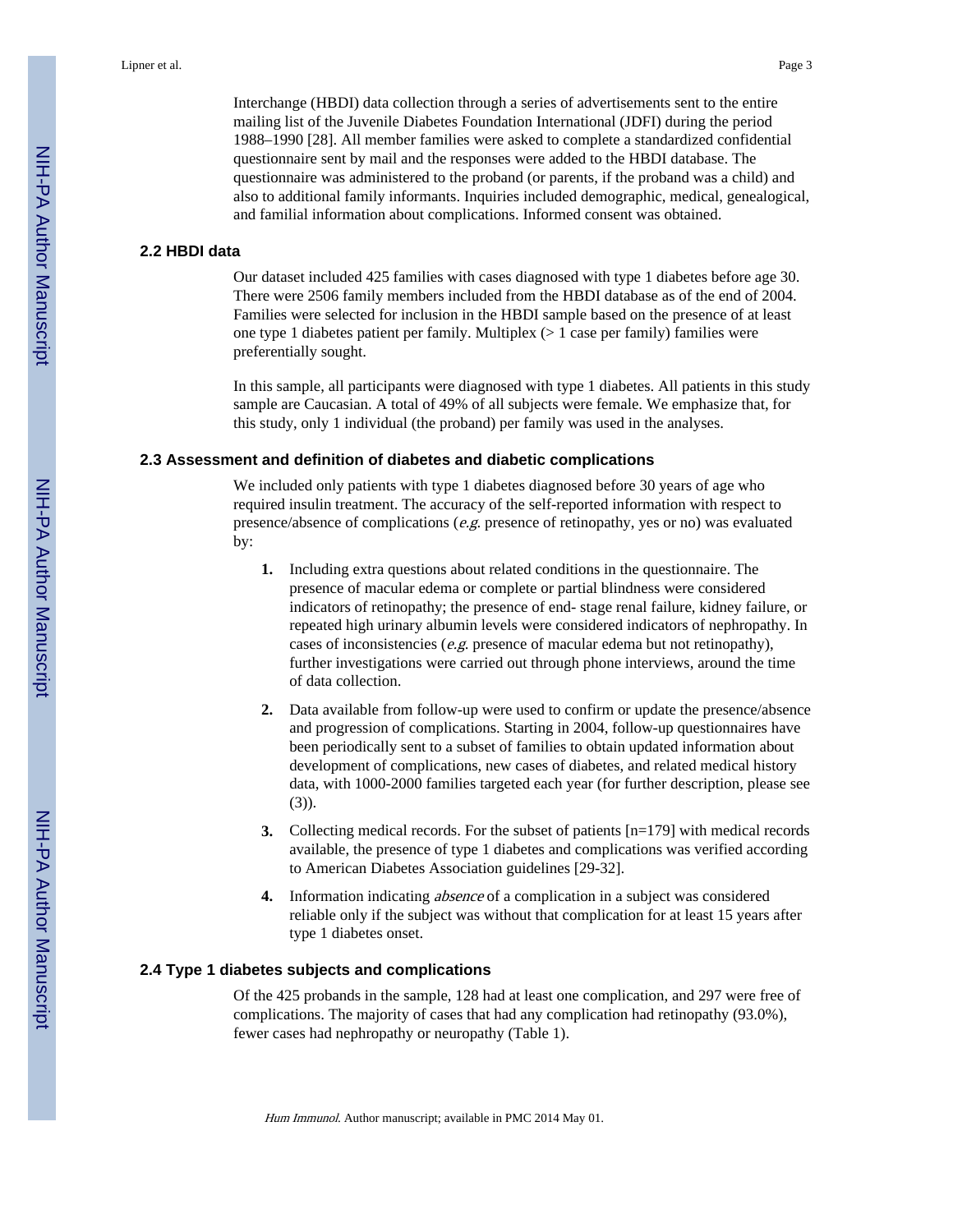#### **2.5 Study design**

We used a case-control study design nested on the cohort of the HBDI type 1 diabetes patients and, for some analyses, their affected siblings. The probands with at least one microvascular complication were considered cases, and the probands without microvascular complications were considered controls. Every proband, whether case or control, has type 1 diabetes. To identify genetic risk factors for microvascular complications, the presence of an allelic risk predictor was considered the "exposure." The outcome variable was defined as the presence of any microvascular complication(s). Analyses were also done treating retinopathy, nephropathy and neuropathy as separate outcomes. However, results for nephropathy and neuropathy are not reported due to small sample sizes. We included sex, age at type 1 diabetes diagnosis, and duration of type 1 diabetes as covariates to control for environmental factors that may influence the development of microvascular complications.

#### **2.6 HLA genotyping**

Genotyping of the HBDI cohort was performed by sequence-specific oligonucleotide probe (SSOP) technology and has been described previously [33-36]. Briefly, relevant polymorphic exons for each locus (exon 2 for class II alleles and exons 2 and 3 for class I alleles) were amplified by polymerase chain reaction with biotinylated primers, denatured, and hybridized to an array of unlabeled oligonucleotide probes (corresponding to known polymorphic sequence motifs) on a backed nylon membrane. Hybridization was visualized with a colorimetric detection system, and probe binding patterns were interpreted using Sequence COmpliation and REarrangement software (SCORE™) [37]. The HBDI collection was included as one of the extant cohorts in Type 1 Diabetes Genetics Consortium (T1DGC), and the HBDI samples were re-genotyped at higher resolution, with updated SSOP reagents, to ensure uniformity of resolution in the HLA genotyping data in the T1DGC [24,26,38,39].

#### **2.7 Statistical analysis**

We performed logistic regression among type 1 diabetes probands to determine associations with microvascular complications. We calculated odds ratios (ORs) and 95% confidence intervals (CIs), adjusting for sex, age of type 1 diabetes diagnosis (using 5-year intervals) and duration of type 1 diabetes. The duration variable was split into intervals of having type 1 diabetes for 0-29 yrs, 29-38 yrs, >38 yrs (approximately equal numbers of individuals in each category). As with an earlier study [3], we included sex as a covariate in the logistic regression. Age at type 1 diabetes diagnosis and duration were also included as covariates since these factors may be influential for the onset and development of complications. HLA alleles were included in the regression models as independent predictors for microvascular complications. Each HLA allele or (in the case of DQ-encoding loci) haplotype encoding the heterodimeric protein (e.g., DRB1\*03:01, DRB1\*04:01, DQA1\*05:01-DQB1\*02:01, DQA1\*03:01-DQB1\*03:02, B\*39:06, B\*44:02) was analyzed in separate regression models. A two tailed test was used and a  $p < 0.05$  was considered statistically significant. All of the analyses were performed using the statistical package Stata 10.1 (Stata Corp., College Station, TX, 2003).

#### **2.8 Multiple Testing**

Correction for multiple tests was not required in our primary analysis of four HLA factors (2 DRB1 alleles and 2 DQA1-DQB1 haplotypes): DRB1\*03:01 and DRB1\*04:01 alleles and the DQA1\*03:01-DQB1\*03:02 and DQA1\*05:01-DQB1\*02:01 haplotypes. These four hypotheses were chosen a priori on the basis of prior knowledge that these four HLA factors are strongly associated with type 1 diabetes.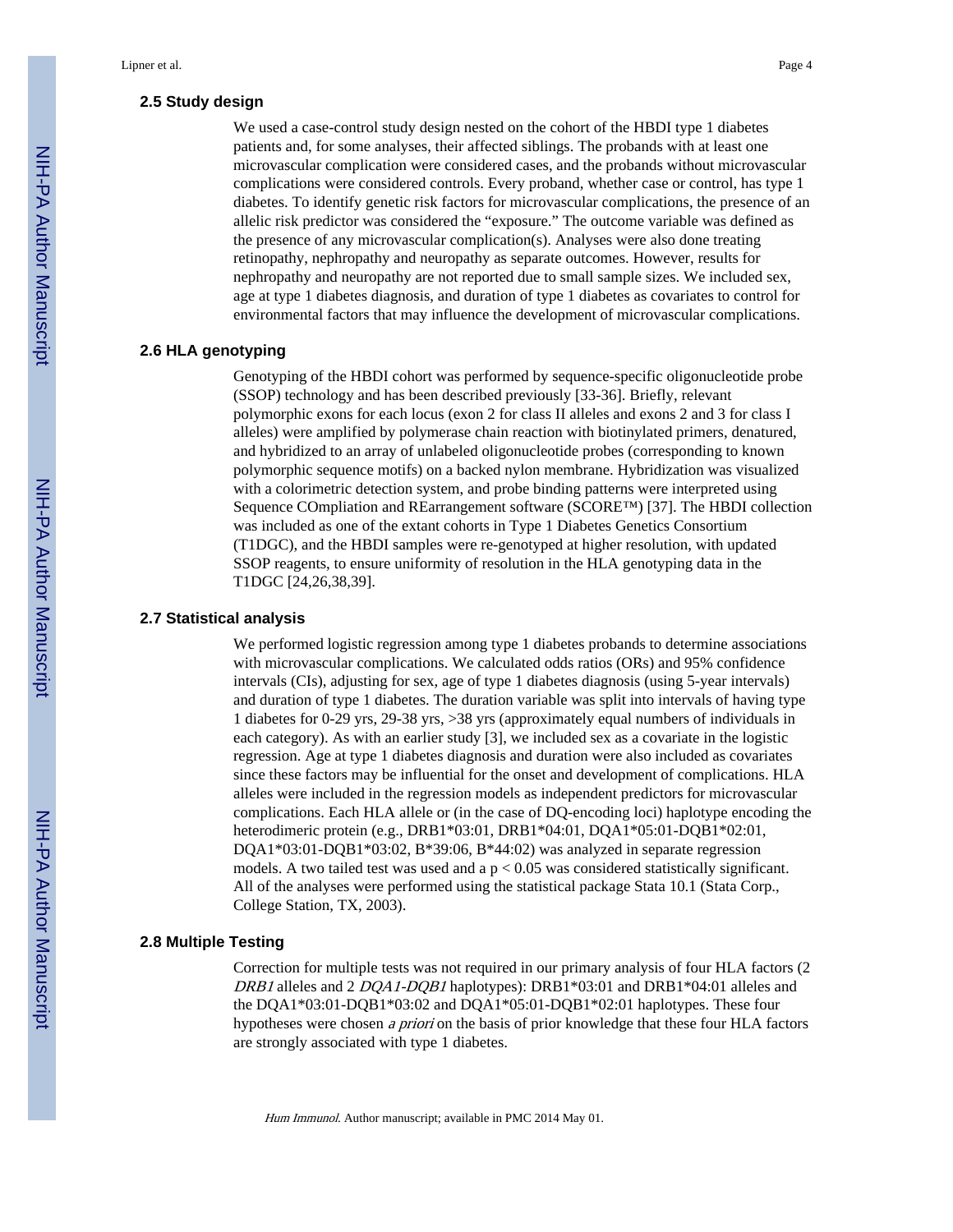In an exploratory analysis of the HLA class I loci, multiple alleles were tested with the aim of generating hypotheses that could be tested in a larger follow-up study. These tests were based upon either the high prevalence of a particular allele in the population or prior association of type 1 diabetes and a particular allele. Six alleles were tested based on the high prevalence in the population (>30%) or because of prior knowledge: A\*01:01, A\*02:01, B\*08:01, B\*39:06, B\*44:02, C\*07:01.

#### **3. Results**

#### **3.1 Patient characteristics**

The clinical and familial characteristics of our study population are summarized in Table 1. We performed  $\chi^2$  test for gender and Student's t-test for duration of type 1 diabetes. For the 425 type 1 diabetes probands in the study, the mean durations of type 1 diabetes in complications cases (n=128) and controls (n=297) were  $39.4 +/-8.90$  years and  $31.2 +/-9.71$ years, respectively. The difference in mean duration of diabetes between cases and controls was statistically significant ( $p < 0.0001$ ), as was the difference in medians (data not shown). However, according to Student's t-test, age of type 1 diabetes diagnosis did not show a statistically significant difference, nor did gender, according to the  $\chi^2$  test.

#### **3.2 MHC Class II genes analyses**

The distribution of HLA DRB1\*03:01, DRB1\*04:01, DQA1\*05:01-DQB1\*02:01, and DQA1\*03:01-DQB1\*03:02 alleles/haplotypes among the probands is shown in Table 2. Among the 425 probands, 19% of probands did not express either DRB1\*03:01 or DRB1\*04:01 alleles and 14% had neither the DQA1\*05:01-DQB1\*02:01 nor DQA1\*03:01- DQB1\*03:02 haplotype (data not shown). Sixty-two percent of probands had at least one DRB1\*03:01 allele, and 49% of probands had at least one DRB1\*04:01 allele. Sixty-five percent were positive for at least one DQA1\*03:01-DQB1\*03:02 and 58% for at least one DQA1\*05:01-DQB1\*02:01 haplotype.

Table 2 provides unadjusted and adjusted ORs for the presence of one or more microvascular complications (e.g., retinopathy, nephropathy, neuropathy) using specific HLA alleles as predictor variables. Table 3 shows the unadjusted and adjusted ORs for retinopathy alone. The adjusted estimates are controlled for sex, age at type 1 diabetes diagnosis, and duration of type 1 diabetes. Using a multivariable logistic regression model, adjusting for covariates, the presence of a DRB1\*03:01 allele was protective both for one or more microvascular complications (OR=0.58, 95% CI 0.35-0.95) and for retinopathy alone (OR=0.58, 95% CI 0.35-0.96), which was the most frequent complication in the dataset. In the multivariable logistic regression model for DRB1\*04:01, no relationship between DRB1\*04:01 and microvascular complications was found for either retinopathy alone  $(OR=1.17, 95\% \text{ CI } 0.72-1.92)$  or for one or more microvascular complications  $(OR=1.13, 1.15)$ 95% CI 0.70-1.81). (We also conducted a series of comparable nonparametric analyses, and the findings were qualitatively unchanged (data not shown).)

Thus, unlike the results for DRB1\*03:01, the presence of DRB1\*04:01 shows little evidence of influence on the risk for complications. We observed a similar trend (i.e., DRB1\*03:01 appears mildly protective while DRB1\*04:01 appears neutral) for nephropathy, but the OR did not reach statistical significance. Such a trend was not observed for neuropathy, but the sample size precluded detecting all but the strongest effects.

We examined the association of DQ haplotypes with the risk for one or more microvascular complications and the risk for retinopathy alone (Tables 2 & 3). DQA1\*05:01-DQB1\*02:01 (which is in linkage disequilibrium with DRB1\*03:01) was significantly protective for the presence of one or more complications (OR=0.59, 95% CI 0.37-0.95) and for retinopathy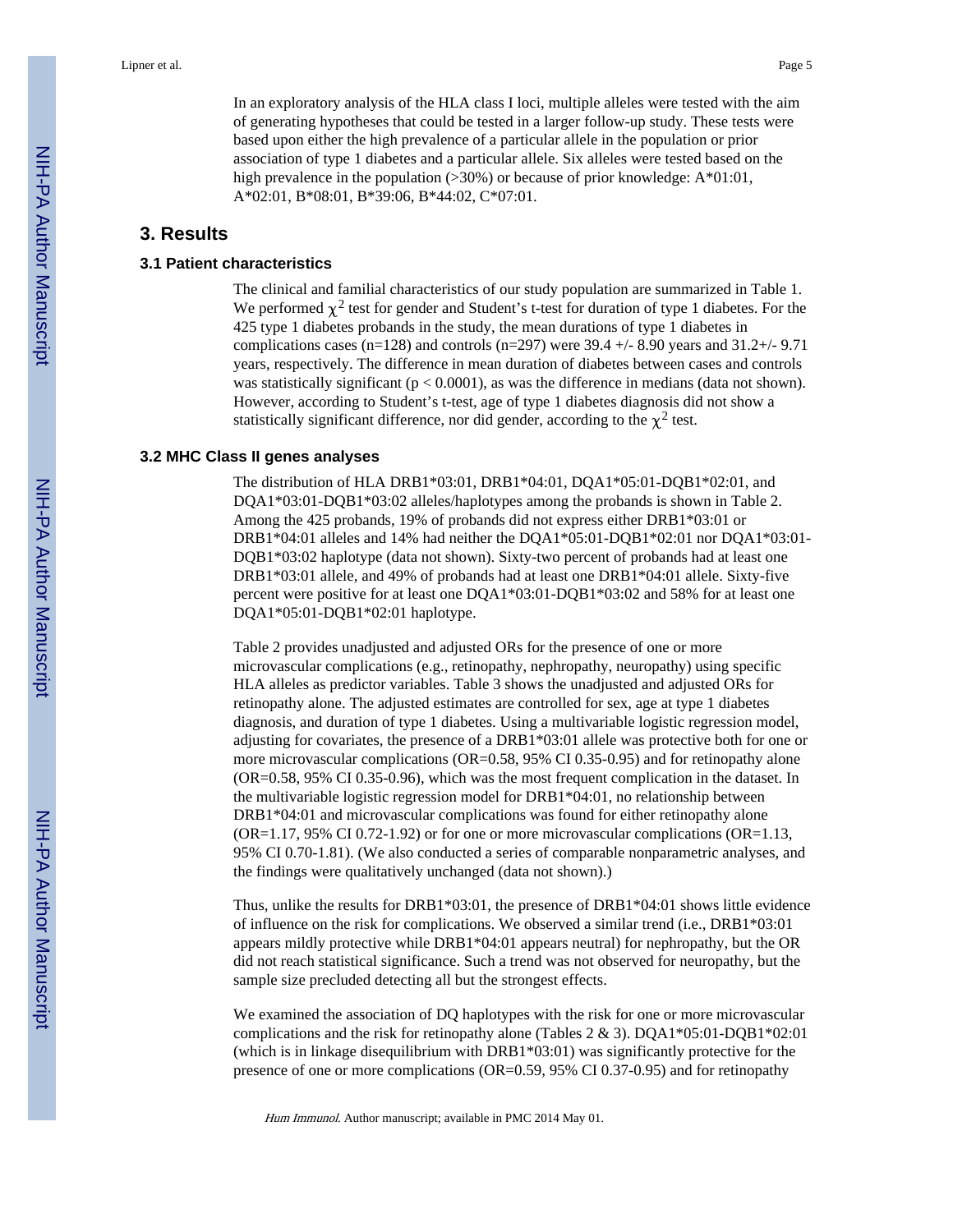(OR=0.58, 95% CI 0.36-0.95). Because every individual with a DQA1\*05:01-DQB1\*02:01 haplotype also had a DRB1\*03:01 allele (except for three individuals who were DRB1\*03:01-positive and DQA1\*05:01-DQB1\*02:01-negative), the strong linkage disequilibrium between these two alleles means it is difficult to determine the origin of the protective effect. There was no influence of DQA1\*03:01-DQB1\*03:02 on either retinopathy or one or more complications. Analyses using randomly chosen type I diabetes siblings, instead of probands, gave similar results.

#### **3.3 MHC Class I genes analyses**

To better guide future studies involving the genetics of microvascular complications, we sought to identify specific HLA class 1 genes that might warrant further consideration. We chose six independent class I risk alleles based on prior knowledge related to T1D or because of the high prevalence of these alleles in our study population; only the HLA-B\*39:06 allele demonstrated a significant influence on susceptibility to complications after adjusting for covariates (Tables 2 & 3).

**HLA-B\*39:06—**After adjusting for covariates in multivariable logistic regression models, the HLA-B\*39:06 allele showed a notable increased risk for one or more complications (OR=3.27, 95% CI 1.36-7.89), and for retinopathy alone (OR=3.34, 95% CI 1.34-8.30). We also observed elevated risks for nephropathy alone and neuropathy alone, but these were not statistically significantly (data not shown).

#### **4. Discussion**

Our results suggest that, in type I diabetes, HLA -DRB1\*03:01 or DQA1\*05:01-  $DQB1*02:01$  (or an allele in linkage disequilibrium with these alleles) *protects* against the presence of complications. The evidence is strongest for protection specifically against retinopathy.

#### **4.1 MHC Class II genes and complications risk: Current study and past work**

In our covariate-adjusted models, both DRB1\*03:01 and DQA1\*05:01-DQB1\*02:01 were significant protective factors for both for the presence of more than one microvascular complication (Table 2) and retinopathy alone (Table 3), although it is likely that the effect we see in our data arises mostly from the retinopathy phenotype. Analyses of the DRB1\*04:01 allele, on the other hand, suggest its presence influences the risk for complications. Cruickshanks et al. [22] reported an association of retinopathy with HLA-DRB1\*04:01, among those negative for HLA-DRB1\*03:01 (DRB1\*04:01/X, X DRB1\*03:01), an observation similar to one seen in our analyses. Cruickshanks et al. found that type 1 diabetes patients with HLA-DRB1\*04:01, who were negative for HLA-DRB1\*03:01 were significantly more likely to have proliferative retinopathy (OR=5.43, 95% CI 1.04-28.30) than those negative for both alleles. However in a follow-up study, Wong et al. [13] investigated the effect of HLA-DRB1\*03:01 and DRB1\*04:01 on the development of diabetic retinopathy and they failed to observe a relationship between HLA-DRB1\*03:01 or DRB1\*04:01 and diabetic retinopathy. Dornan et al. [17] reported that DRB1\*04:01 was a risk allele for retinopathy. The Cruickshanks et al. [22] study and our study also found DRB1\*04:01 was a risk allele but only in subjects without DRB1\*03:01. Jensen et al. [16] examined the effect of DRB1\*03:01-DQA1\*05:01-DQB1\*02:01 and DRB1\*04:01-DQA1\*03:01-DQB1\*03:02 haplotypes and the risk of retinopathy after 15 years of type 1 diabetes duration. Consistent with our findings, they observed that DRB1\*03:01-DQA1\*05:01-DQB1\*02:01 is protective, but their findings were not statistically significant. They also reported, as we found here, that the DRB1\*04:01- DQA1\*03:01-DQB1\*03:02 haplotype was neither a risk factor nor protective for developing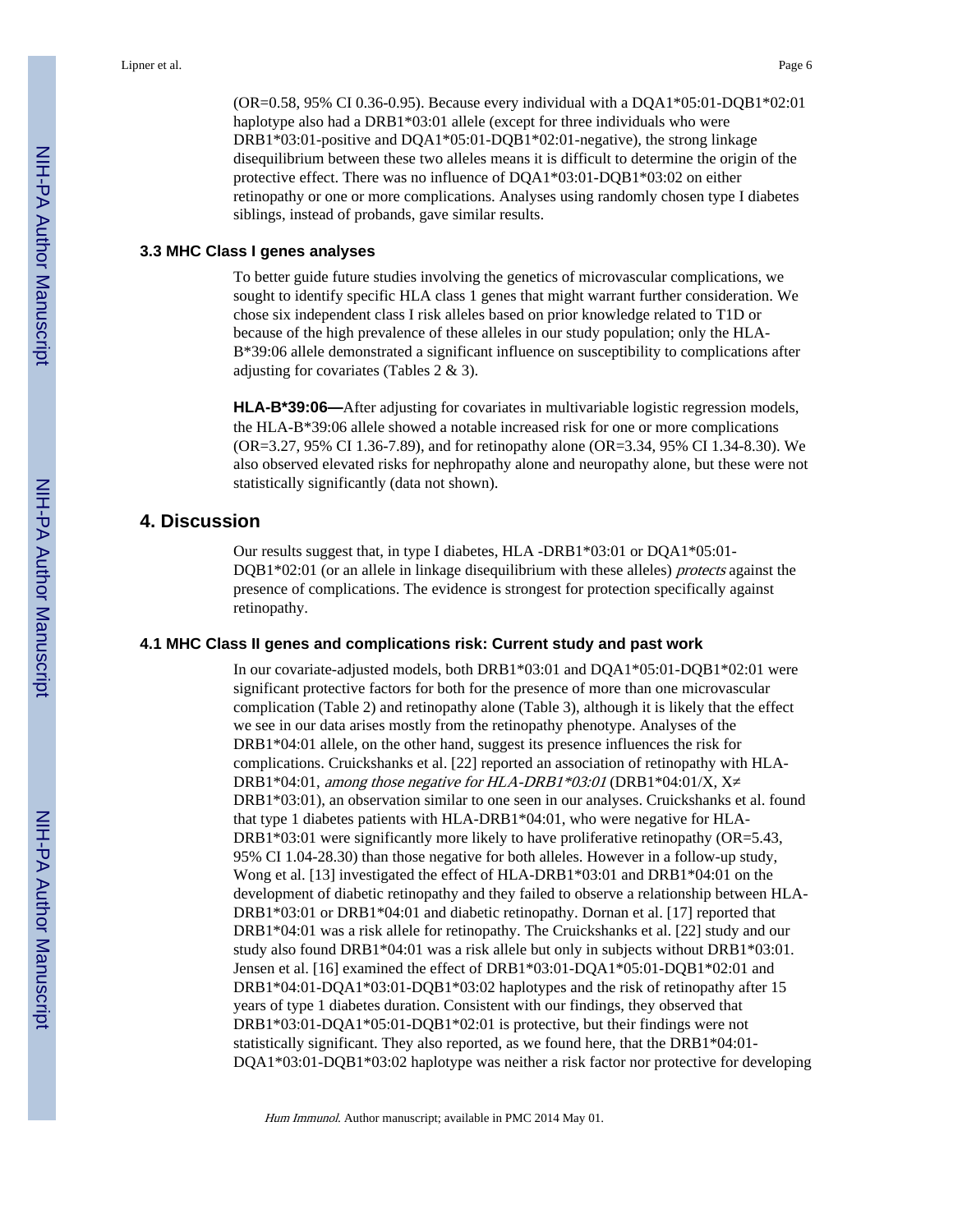retinopathy, although they did not examine the effect of the DRB1\*04:01 allele without the presence of the DRB1\*03:01 allele. Contrary to our findings and to those by Jensen et al., Agardh et al. [7] reported that the DRB1\*03:01-DQA1\*05:01-DQB1\*02:01 haplotype was more frequent in patients with severe retinopathy. Concerning nephropathy, Svejgaard et al. [18] and the GoKinD study [8] reported that DRB1\*04:01 was a protective allele for nephropathy. While we did not identify DRB1\*04:01 as a protective allele for any of the complications, Svejgaard et al. and the GoKinD work do support the notion that HLA is involved in the development of microvascular complications. Other studies, however, failed to report any association of DRB1\*03:01 or DRB1\*04:01 with either retinopathy or nephropathy [9-15].

Thus, the earlier literature is somewhat contradictory, although most of the studies report an association of HLA class II alleles with some complications.

To discuss all the possible reasons for these contradictory results is beyond the scope of this work. However, differences in ascertainment, whether one examines "retinopathy" or "proliferative retinopathy", the definition of which diabetes patients are cases and which are controls, as well as analysis techniques used, all play a role. For example, in our sample, it is may be that severe retinopathy was more likely to be noted in a self-report than mild retinopathy. The GoKinD study [8] and Rogus et al.'s [40] samples defined controls as not having nephropathy after at least 10 years diabetes duration. Our controls had type 1 diabetes for at least 15 years and 90% had diabetes for more than 20 years. Heitala et al. [41] included patients with type I diabetes onset age greater than 35 years. Our sample is one of the few that used probands from families multiplex for type I diabetes. The absence of retinopathy among the controls in these genetically loaded families suggests genetic factors played a greater role in protection from complications because of the strong evidence that inherited factors influence risk for complications [3-6]. Thus, while there can be several explanations for the contradictory results in the literature, the number of studies finding association with HLA class II alleles and complications strongly suggest that such an effect exists.

#### **4.2 Effect of DRB1\*03:01 vs. DRB1\*04:01**

Since DRB1\*03:01 appears to have a protective effect on the risk of complications, we investigated the effect of DRB1\*04:01 on its own, in the absence of DRB1\*03:01 (i.e., excluding individuals who were heterozygous for DRB1\*03:01 and DRB1\*04:01). In an adjusted multivariable regression model, we observed a stronger positive association between DRB1\*04:01 and the risk for retinopathy (closer to, but not reaching, statistical significance; OR=1.74, p-value=0.069; data not shown) compared with a model in which heterozygous DRB1\*03:01/ DRB1\*04:01 individuals were included. The failure to reach significance could be due to decreased sample size, because a quarter of the study population was heterozygous for the excluded DRB1\*03:01/ DRB1\*04:01 genotype. In a further examination, when stratifying on DQA1\*03:01-DQB1\*03:02, we observed that the DRB1\*04:01 allele was associated with an even greater elevated risk of retinopathy. In the absence of DQA1\*03:01-DQB1\*03:02, DRB1\*04:01 becomes a significant risk factor for the risk of retinopathy with borderline statistical significance (OR=2.67, 95% CI 0.94-7.60). In the presence of DQA1\*03:01-DQB1\*03:02, the DRB1\*04:01 allele does not influence risk of complications (data not shown). While the sample size is too small to confidently assert this putative risk effect of DRB1\*04:01 (17 DRB1\*04:01 individuals in the absence of DQA1\*03:01-DQB1\*03:02), it is worthy of conducting further research to investigate whether an increased risk exists.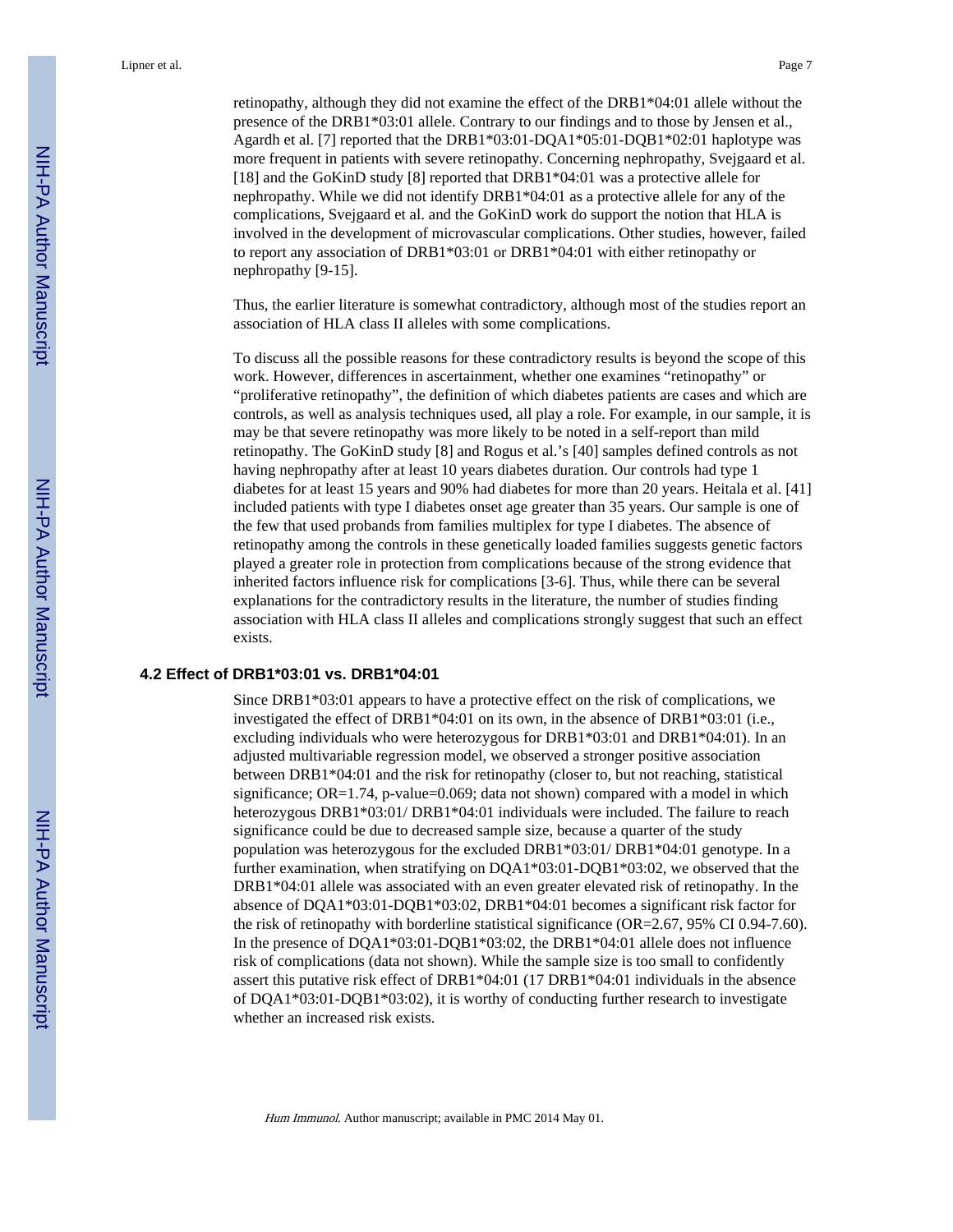#### **4.3 MHC Class I genes**

After covariate adjustment, we found that the presence of the HLA-B\*39:06 allele was associated with an elevated risk for both retinopathy alone and for the presence of one or more complications. HLA-B\*39:06 has also been reported to be associated with the risk for type 1 diabetes risk, whether conditioned on the class II DR-DQ alleles or not [26,36,42]. However, no previous study has identified this allele as a risk factor for complications [14].

Other studies have reported associations between different class I alleles and microvascular complications in the Japanese population [14,20,21]. In an earlier study, Nakanishi et al. reported an association between HLA-A24 and retinopathy [20], and in a more recent study, Nakanishi et al. reported that the HLA-A24 allele was associated with early beta cell loss and with early development of diabetic retinopathy [21]. Mimura et al. investigated the relationship between HLA and proliferative diabetic retinopathy (PDR) and reported a higher frequency of the HLA-B62 and Cw4 alleles among type 1 diabetics with PDR compared with the non-PDR group [14]. These findings aside, the relationship between HLA class I alleles and complications has not been widely explored. Although among studies reporting associations, findings have been inconclusive [11,12,14,20,21].

#### **4.4 Effect of age-of-onset of type I diabetes**

Onset of complications is influenced by type 1 diabetes duration, and previous research suggests that age at onset and progression to type 1 diabetes are directly linked to the MHC class II genes [43]. Early age of type 1 diabetes onset is commonly associated with the high risk haplotypes HLA DRB1\*03:01-DQA1\*05:01-DQB1\*02:01 and DRB1\*04:01- DQA1\*03:01-DQB1\*03:02, especially the very high risk heterozygous genotype comprised of these two haplotypes [44,45]. This association with early onset suggests a stronger genetic predisposition to disease than other haplotypes [45]. The majority of patients who develop some degree of retinopathy do so by 15-20 years duration of type 1 diabetes [31,46]. Up to 40-50% of patients develop nephropathy or neuropathy within 15-20 years of the onset of type 1 diabetes [46]. Among probands in the current study, the average duration of type 1 diabetes was almost 34 years, the average age of diagnosis for type 1 diabetes was approximately 9 years of age. On average, the duration of type 1 diabetes in our sample exceeds the peak risk of 15-20 years for both case and control probands and thus variation in duration is unlikely to influence these analyses. In our data, DRB1\*03:01-positive subjects do not have later onset of disease than DRB1\*03:01-negative subjects, however we retained the duration variable in the adjusted models because cases had a significantly longer duration of disease than controls.

#### **4.5 Advantages and limitations**

Our study examined complications as the phenotype of interest because complications are ultimately responsible for much of the morbidity and mortality seen with type 1 diabetes. Other HLA studies that have examined complications suffer from small sample sizes. Our work has the benefit of using one of the larger type 1 diabetes *multiplex family-based* datasets in the world (meaning that genetic factors may be more prominent among the subjects used in our study), a data set that also has information on all three microvascular complications. One limitation in our study is that we do not have HbA1c measurements or data on other environmental factors such as smoking status that may influence the development of complications, although smoking status is unlikely to be associated with any particular HLA allele or haplotype. Previous work has established that reducing blood glucose concentrations close to normal glycemic ranges also significantly reduces the incidence of diabetes-associated complications (although, in a recent study of T2D, tight control appears to increase mortality [47,48]). However, recent reports indicate that HbA1c may not adequately explain the risk for complications. Some patients with poor glycemic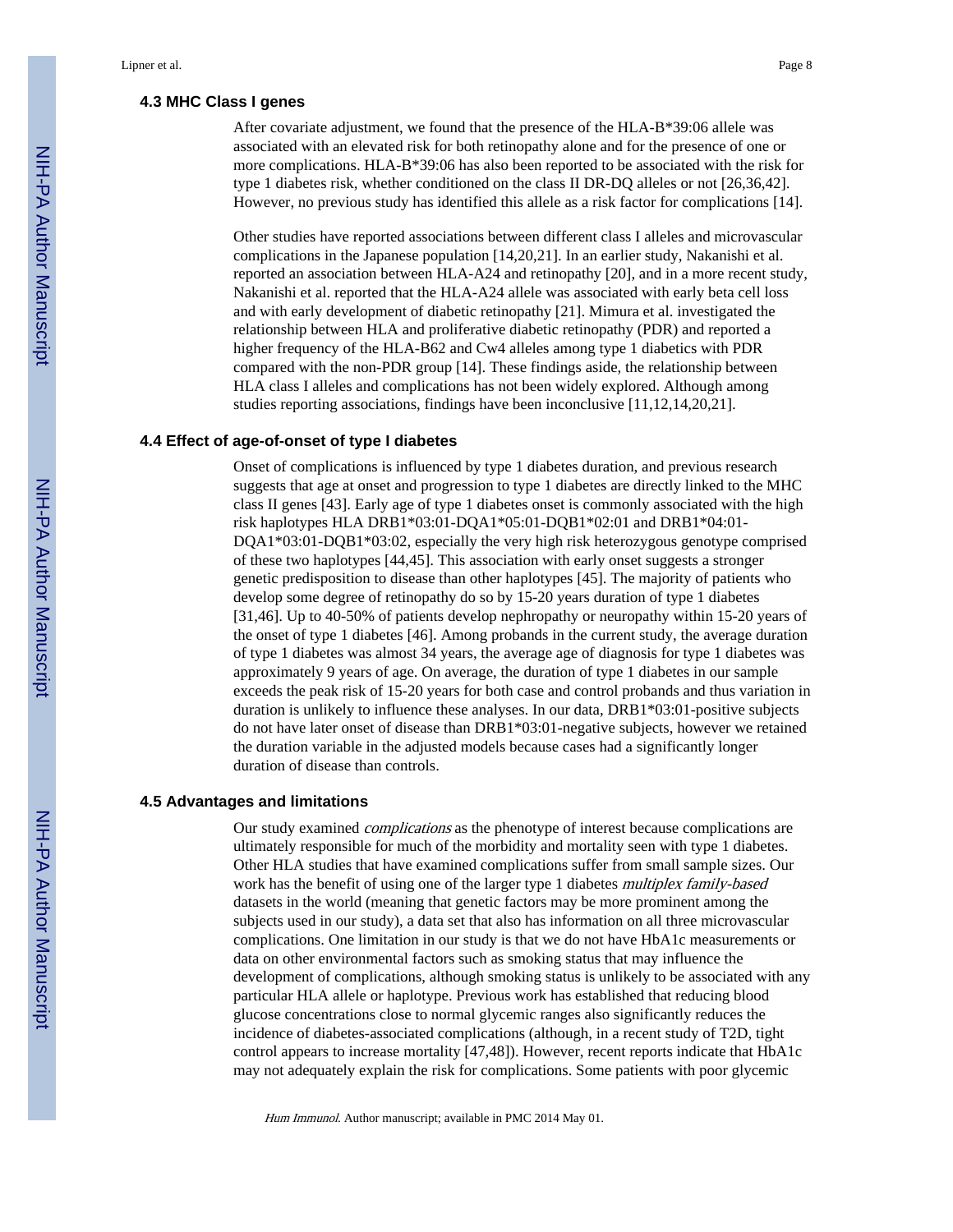control do not develop complications, and some with good glycemic control develop complications [4,49,50]. The literature indicates that HbA1c may not be a necessary predictor of complications and consequently it does not impede our ability to detect genetic risk factors for complications. Further, while our data include information on the presence/ absence of complications, we lack information on the age of onset of complications. Information on age of onset would enable more accurate analyses. Survival analysis, for example, would be more powerful than a case-control design, however we are precluded from doing survival analysis because we have no data on the timing of complications' onset. Nonetheless, our current data provide a solid indication that genes influence the expression of complications and suggest that HLA plays a role in risk.

In conclusion, these data indicate that, in addition to their strong association with disease susceptibility, HLA alleles and haplotypes are also associated with microvascular complications of type 1 diabetes. The formal possibility exists that the classical HLA loci themselves are not involved, but that alleles at other loci in linkage disequilibrium with the diabetes risk alleles are responsible for our findings. Lastly, further research needs to be conducted in separate study populations to validate these findings. Confirmation of these results could provide greater insights into the mechanisms leading to the development of microvascular complications. Ultimately, the findings of our study could lead to the ability to stratify risk of developing microvascular complications in type 1 diabetes patients.

#### **Acknowledgments**

This project is funded, in part, under a grant with the Pennsylvania Department of Health. The Department specifically disclaims responsibility for any analyses, interpretations or conclusions (J.T.L). This research was also supported in part by grants T32-MH65213 (E.M.L); NINDS NS27941, NIMH MH48858, NS61829, NS70323, Nationwide Children's Hospital, and the New York State Psychiatric Institute [D.A.G]; DK61722 (J.A.N.); DK61659, DK067555, and DK073681 (Y.T.).

#### **References**

- 1. Hasham A, Tomer Y. The recent rise in the frequency of type 1 diabetes: who pulled the trigger? J Autoimmun. 2011 Aug.37:1–2. [PubMed: 21641185]
- 2. Wild S, Roglic G, Green A, Sicree R, King H. Global prevalence of diabetes: estimates for the year 2000 and projections for 2030. Diabetes Care. 2004 May.27:1047–1053. [PubMed: 15111519]
- 3. Monti MC, Lonsdale JT, Montomoli C, Montross R, Schlag E, Greenberg DA. Familial Risk Factors for Microvascular Complications and Differential Male-Female Risk in a Large Cohort of American Families with Type 1 Diabetes. Journal of Clinical Endocrinology & Metabolism. 2007 Dec 1.92:4650–4655. [PubMed: 17878250]
- 4. Harjutsalo V, Katoh S, Sarti C, Tajima N, Tuomilehto J. Population-based assessment of familial clustering of diabetic nephropathy in type 1 diabetes. Diabetes. 2004 Sep.53:2449–2454. [PubMed: 15331558]
- 5. Seaquist ER, Goetz FC, Rich S, Barbosa J. Familial clustering of diabetic kidney disease. Evidence for genetic susceptibility to diabetic nephropathy. N Engl J Med. 1989 May 4.320:1161–1165. [PubMed: 2710189]
- 6. Clustering of long-term complications in families with diabetes in the diabetes control and complications trial. The Diabetes Control and Complications Trial Research Group. Diabetes. 1997 Nov.46:1829–1839. [PubMed: 9356033]
- 7. Agardh D, Gaur LK, Agardh E, Landin-Olsson M, Agardh CD, Lernmark A. HLA-DQB1 \* 0201/0302 is associated with severe retinopathy in patients with IDDM. Diabetologia. 1996 Oct 23.39:1313–1317. [PubMed: 8932997]
- 8. Cordovado SK, Zhao Y, Warram JH, Gong H, Anderson KL, Hendrix MM, et al. Nephropathy in Type 1 Diabetes Is Diminished in Carriers of HLA-DRB1\*04: The Genetics of Kidneys in Diabetes (GoKinD) Study. Diabetes. 2007 Oct 1.57:518–522. [PubMed: 18039812]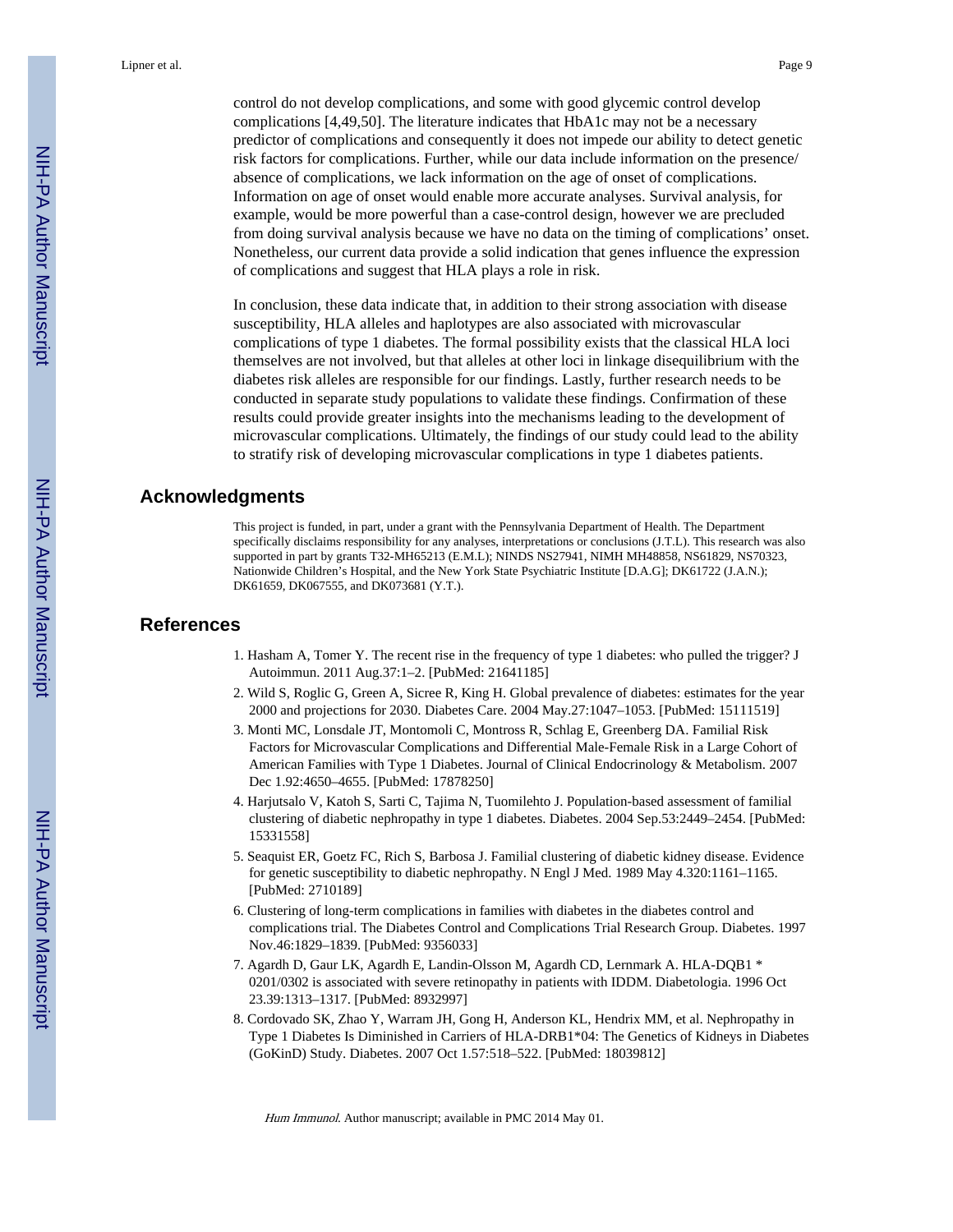- 9. Rønningen KS, Bangstad HJ, Undlien DE, Thorsby E. Influence of genetic factors (HLA class II genes, insulin-gene region polymorphisms). Diabetes research. 1993; 23(1):31–40. [PubMed: 7924146]
- 10. Groop LC, Teir H, Koskimies S, Groop PH, Matikainen E, Verkkala E, et al. Risk Factors and Markers Associated With Proliterative Retinopathy in Patients With Insulin-Dependent Diabetes. Diabetes. 1986 Dec; 35(12):1397–403. [PubMed: 3770315]
- 11. Agardh E, Gaur LK, Lernmark A, Agardh CD. HLA-DRB1, -DQA1, and-DQB1 subtypes or ACE gene polymorphisms do not seem to be risk markers for severe retinopathy in younger Type 1 diabetic patients. Journal of Diabetes and its Complications. 2004 Jan.18:32–36. [PubMed: 15019597]
- 12. Chowdhury TA, Dyer PH, Mijovic CH, Dunger DB. Human leucocyte antigen and insulin gene regions and nephropathy in type I diabetes. Diabetologia. 1999 Aug; 42(8):1017–20. [PubMed: 10491764]
- 13. Wong TY, Cruickshanks KJ, Klein R, Klein BEK, Moss SE, Palta M, et al. HLA-DR3 and DR4 and their relation to the incidence and progression of diabetic retinopathy. Ophthalmology. 2002 Feb; 109(2):275–81. [PubMed: 11825808]
- 14. Mimura T, Funatsu H, Uchigata Y, Kitano S, Noma H, Shimizu E, et al. Relationship between human leukocyte antigen status and proliferative diabetic retinopathy in patients with youngeronset type 1 diabetes mellitus. Am J Ophthalmol. 2003 Jun.135:844–848. [PubMed: 12788125]
- 15. Falck AAK, Knip JM, Ilonen JS, Laatikainen LT. Genetic Markers in Early Diabetic Retinopathy of Adolescents With Type I Diabetes. Journal of Diabetes and its Complications. 1997 Jul 1.11:203–207. [PubMed: 9201596]
- 16. Jensen RA, Agardh E, Lernmark A, Gudbjörnsdottir S, Smith NL, Siscovick DS, et al. HLA genes, islet autoantibodies and residual C-peptide at the clinical onset of type 1 diabetes mellitus and the risk of retinopathy 15 years later. PLoS ONE. 2011; 6:e17569. [PubMed: 21412422]
- 17. Dornan TL, Ting A, McPherson CK, Peckar CO, Mann JI, Turner RC, et al. Genetic Susceptibility to the Development of Retinopathy in Insulin-dependent Diabetics. Diabetes. 1982 Mar; 31(3): 226–31. [PubMed: 6818073]
- 18. Svejgaard A, Jakobsen BK, Platz P, Ryder LP, Nerup J, Christy M, et al. HLA associations in insulin-dependent diabetes: search for heterogeneity in different groups of patients from a homogeneous population. Tissue Antigens. 1986 Dec 11.28:237–244. [PubMed: 3492782]
- 19. Malone JI, Grizzard WS, Espinoza LR, Achenbach KE, Van Cader TC. Risk Factors for Diabetic Retinopathy in Youth. Pediatrics. 1984 Jun; 73(6):756–61. [PubMed: 6610167]
- 20. Nakanishi K, Kobayashi T, Inoko H, Tsuji K, Murase T, Kosaka K. Residual beta-cell function and HLA-A24 in IDDM. Markers of glycemic control and subsequent development of diabetic retinopathy. Diabetes. 1995 Nov.44:1334–1339. [PubMed: 7589833]
- 21. Nakanishi K, Watanabe C. Rate of beta-cell destruction in type 1 diabetes influences the development of diabetic retinopathy: protective effect of residual beta-cell function for more than 10 years. Journal of Clinical Endocrinology & Metabolism. 2008 Dec.93:4759–4766. [PubMed: 18826998]
- 22. Cruickshanks KJ, Vadheim CM, Moss SE, Roth MP, Riley WJ, Maclaren NK, et al. Genetic marker associations with proliferative retinopathy in persons diagnosed with diabetes before 30 yr of age. Diabetes. 1992 Jul.41:879–885. [PubMed: 1612203]
- 23. Rowe PA, Campbell-Thompson ML, Schatz DA, Atkinson MA. The pancreas in human type 1 diabetes. Semin Immunopathol. 2010 May 22.33:29–43. [PubMed: 20495921]
- 24. Erlich H, Valdes A, Noble J, Carlson JA, Varney M, Concannon P, et al. HLA DR-DQ Haplotypes and Genotypes and Type 1 Diabetes Risk. Diabetes. 2008 Apr; 57(4):1084–92. [PubMed: 18252895]
- 25. Noble JA, Valdes AM. Genetics of the HLA region in the prediction of type 1 diabetes. Curr Diab Rep. 2011 Dec; 11(6):533–42. [PubMed: 21912932]
- 26. Noble J, Valdes A, Varney M, Carlson J, Moonsamy P, Fear A, et al. HLA Class I and Genetic Susceptibility to Type 1 Diabetes. Diabetes. 2010 Nov; 59(11):2972–9. [PubMed: 20798335]
- 27. Nerup J, Platz P, Andersen OO, Christy M, Lyngse J, Poulsen JE, et al. HL-A ANTIGENS AND DIABETES MELLITUS. Lancet. 1974 Oct.304:864–866. [PubMed: 4137711]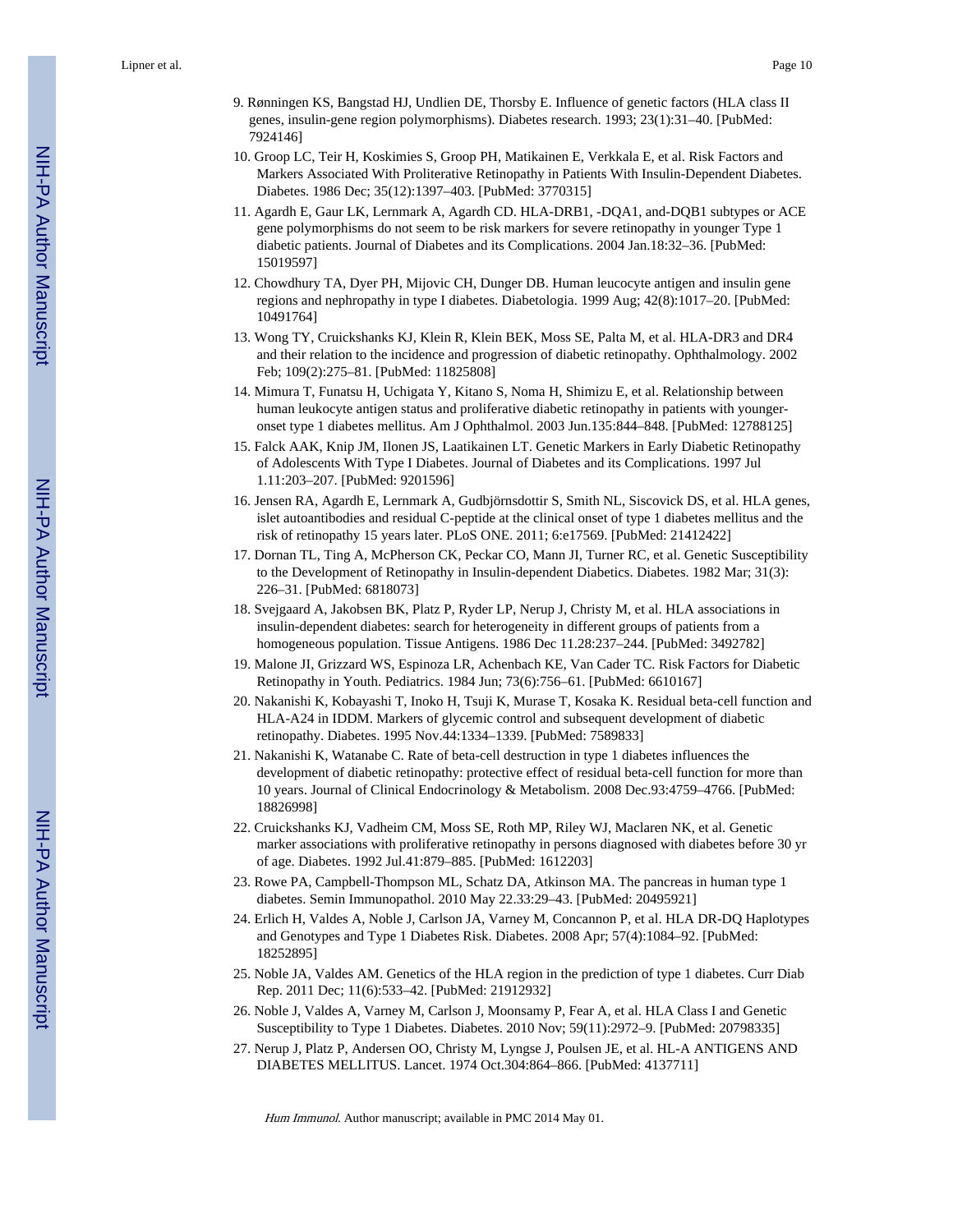- 28. Lernmark A, Ducat L, Eisenbarth G, Ott J, Permutt MA, Rubenstein P, et al. Family cell lines available for research. American Journal of Human Genetics. 1990 Dec 1; 47(6):1028–30. [PubMed: 2239968]
- 29. Boulton AJM, Vinik AI, Arezzo JC, Bril V, Feldman EL, Freeman R, et al. Diabetic Neuropathies: A statement by the American Diabetes Association. Diabetes Care. 2005 Apr 1.28:956–962. [PubMed: 15793206]
- 30. Expert Committee on the Diagnosis and Classification of Diabetes Mellitus: Report of the expert committee on the diagnosis and classification of diabetes mellitus. Diabetes Care. 2003 Jan; 26(Suppl 1):S5–20. [PubMed: 12502614]
- 31. Fong DS, Aiello L, Gardner TW, King GL, Blankenship G, Cavallerano JD, et al. Diabetic retinopathy. Diabetes Care. 2003 Jan; 26(Suppl 1):S99–S102. [PubMed: 12502630]
- 32. Molitch ME, DeFronzo RA, Franz MJ, Keane WF, Mogensen CE, Parving HH, et al. Diabetic nephropathy. Diabetes Care. 2003 Jan; 26(Suppl 1):S94–8. [PubMed: 12502629]
- 33. Noble JA, Valdes AM, Cook M, Klitz W, Thomson G, Erlich HA. The role of HLA class II genes in insulin-dependent diabetes mellitus: molecular analysis of 180 Caucasian, multiplex families. Am J Hum Genet. 1996 Nov.59:1134–1148. [PubMed: 8900244]
- 34. Noble J, Valdes A, Thomson G, Erlich HA. The HLA class II locus DPB1 can influence susceptibility to type 1 diabetes. Diabetes. 2000 Jan; 49(1):121–5. [PubMed: 10615959]
- 35. Noble JA, Valdes AM, Bugawan TL, Apple RJ, Thomson G, Erlich HA. The HLA class IA locus affects susceptibility to type 1 diabetes. Hum Immunol. 2002 Aug.63:657–664. [PubMed: 12121673]
- 36. Valdes AM, Erlich HA, Noble JA. Human leukocyte antigen class I B and C loci contribute to Type 1 Diabetes (T1D) susceptibility and age at T1D onset. Hum Immunol. 2005 Mar.66:301– 313. [PubMed: 15784469]
- 37. Helmberg W, Lanzer G, Zahn R, Weinmayr B, Wagner T, Albert E. Virtual DNA analysis--a new tool for combination and standardised evaluation of SSO, SSP and sequencing-based typing results. Tissue Antigens. 1998 Jun.51:587–592. [PubMed: 9694350]
- 38. Mychaleckyj JC, Noble JA, Moonsamy PV, Carlson JA, Varney MD, Post J, et al. HLA genotyping in the international Type 1 Diabetes Genetics Consortium. Clin Trials. 2010 Aug 6.7:S75–S87. [PubMed: 20595243]
- 39. Varney M, Valdes A, Carlson J, Noble J, Tait BD, Bonella P, et al. HLA DPA1, DPB1 Alleles and Haplotypes Contribute to the Risk Associated With Type 1 Diabetes. Diabetes. 2010 Aug; 59(8): 2055–62. [PubMed: 20424227]
- 40. Rogus JJ, Poznik GD, Pezzolesi MG, Smiles AM, Dunn J, Walker W, et al. High-Density Single Nucleotide Polymorphism Genome-Wide Linkage Scan for Susceptibility Genes for Diabetic Nephropathy in Type 1 Diabetes: Discordant Sibpair Approach. Diabetes. 2008 Sep 1.57:2519– 2526. [PubMed: 18559660]
- 41. Hietala K, Forsblom C, Summanen P, Groop PH. on behalf of the FinnDiane Study Group. Higher age at onset of type 1 diabetes increases risk of macular oedema. Acta Ophthalmol. 2012 Sep 13.
- 42. Baschal EE, Baker PR, Eyring KR, Siebert JC, Jasinski JM, Eisenbarth GS. The HLA-B 3906 allele imparts a high risk of diabetes only on specific HLA-DR/DQ haplotypes. Diabetologia. 2011 Jul.54:1702–1709. [PubMed: 21533899]
- 43. Caillat-Zucman S, Garchon HJ, Timsit J, Assan R, Boitard C, Djilali-Saiah I, et al. Age-dependent HLA genetic heterogeneity of type 1 insulin-dependent diabetes mellitus. J Clin Invest. 1992 Dec; 90(6):2242–50. [PubMed: 1469084]
- 44. Amador-Patarroyo MJ, Rodriguez-Rodriguez A, Montoya-Ortiz G. How does age at onset influence the outcome of autoimmune diseases? Autoimmune Dis. 2012; 2012:251730. [PubMed: 22195277]
- 45. Awa WL, Boehm BO, Kapellen T, Rami B, Rupprath P, Marg W, et al. HLA-DR genotypes influence age at disease onset in children and juveniles with type 1 diabetes mellitus. European Journal of Endocrinology. 2010 Jun 23.163:97–104. [PubMed: 20371654]
- 46. Marcovecchio ML, Tossavainen PH, Dunger DB. Prevention and treatment of microvascular disease in childhood type 1 diabetes. Br Med Bull. 2010; 94:145–164. [PubMed: 20053672]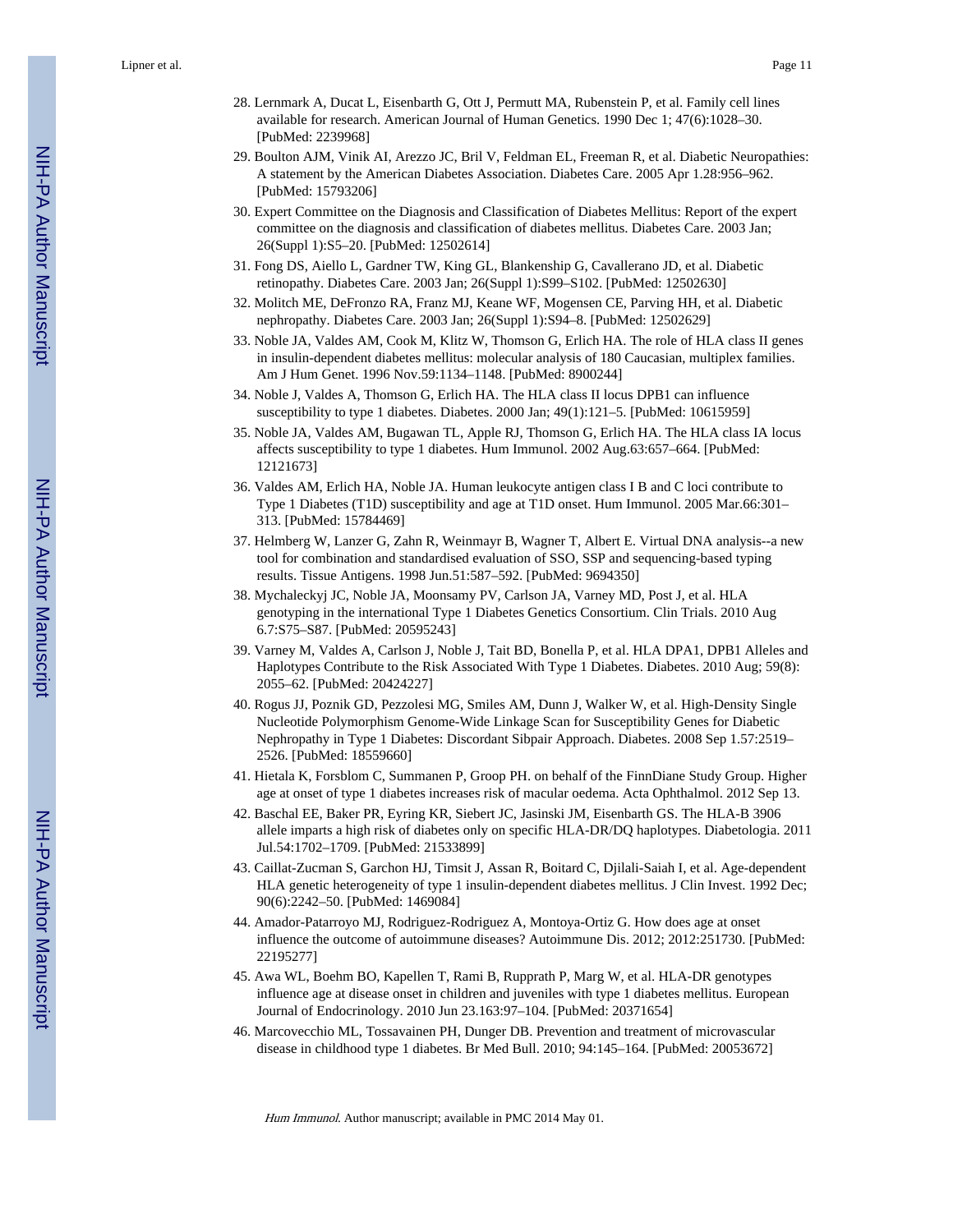- 47. Gerstein HC, Miller ME, Byington RP, Goff DC, Bigger JT, et al. Action to Control Cardiovascular Risk in Diabetes Study Group. Effects of intensive glucose lowering in type 2 diabetes. N Engl J Med. 2008 Jun 12.358:2545–2559. [PubMed: 18539917]
- 48. Gerstein HC, Miller ME, Genuth S, Ismail-Beigi F, Buse JB, et al. ACCORD Study Group. Longterm effects of intensive glucose lowering on cardiovascular outcomes. N Engl J Med. 2011 Mar 3.364:818–828. [PubMed: 21366473]
- 49. Krolewski M, Eggers PW, Warram JH. Magnitude of end-stage renal disease in IDDM: a 35 year follow-up study. Kidney Int. 1996 Dec.50:2041–2046. [PubMed: 8943488]
- 50. Zhang L, Krzentowski G, Albert A, Lefebvre PJ. Factors predictive of nephropathy in DCCT Type 1 diabetic patients with good or poor metabolic control. Diabet Med. 2003 Jul.20:580–585. [PubMed: 12823241]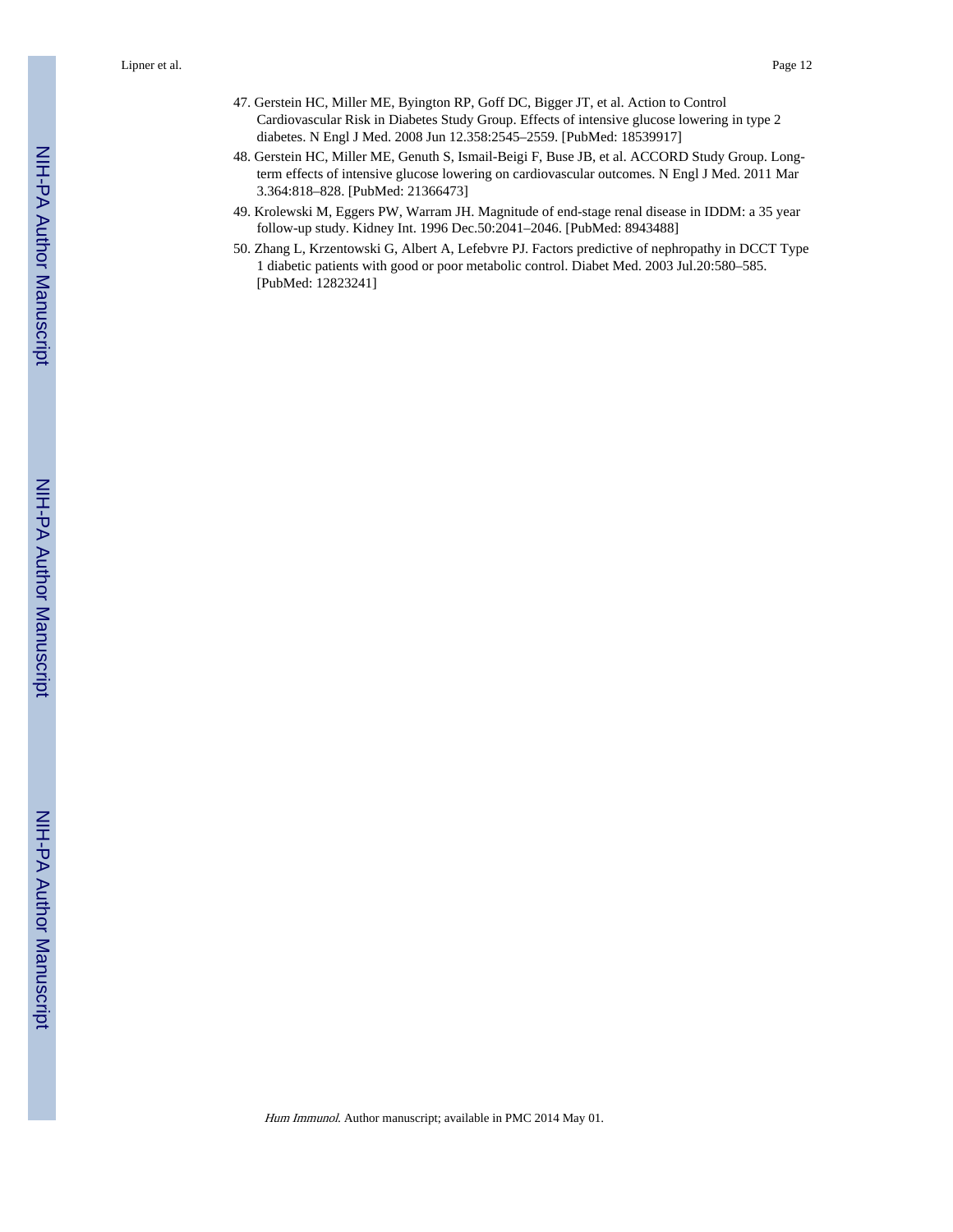#### **Table 1**

Characteristics of type 1 diabetes by numbers of total proband cases and controls<sup>a</sup>.

| <b>Characteristic</b>                                   | <b>Cases</b> | <b>Controls</b> |
|---------------------------------------------------------|--------------|-----------------|
| No. of subjects (in 425 families)                       | 128          | 297             |
| Females $(n, %)$                                        | 60(46.9)     | 132 (44.4)      |
| Age of type 1 diabetes diagnosis $(yr \pm SD)$          | $8.7 + 5.3$  | $9.1 + 7.1$     |
| Duration of type 1 diabetes $[\text{yr}\pm\text{SD}]^b$ | $39.4 + 8.9$ | $31.2 \pm 9.7$  |
| Retinopathy $(n, %)$                                    | 119 (93.0)   | N/A             |
| Nephropathy $(n, \frac{9}{6})$                          | 46 (35.9)    | N/A             |
| Neuropathy $(n, \frac{9}{6})$                           | 35(27.3)     | N/A             |
| $> 1$ complication (n, %)                               | 54 (42.2)    | N/A             |

 $a^2$  Case' refers to a proband with type 1 diabetes and at least 1 microvascular complication. 'Control' refers to a proband with type 1 diabetes only and no history of microvascular complications.

 $b$ <br>Statistically significant difference between cases and controls according to Student's t-test.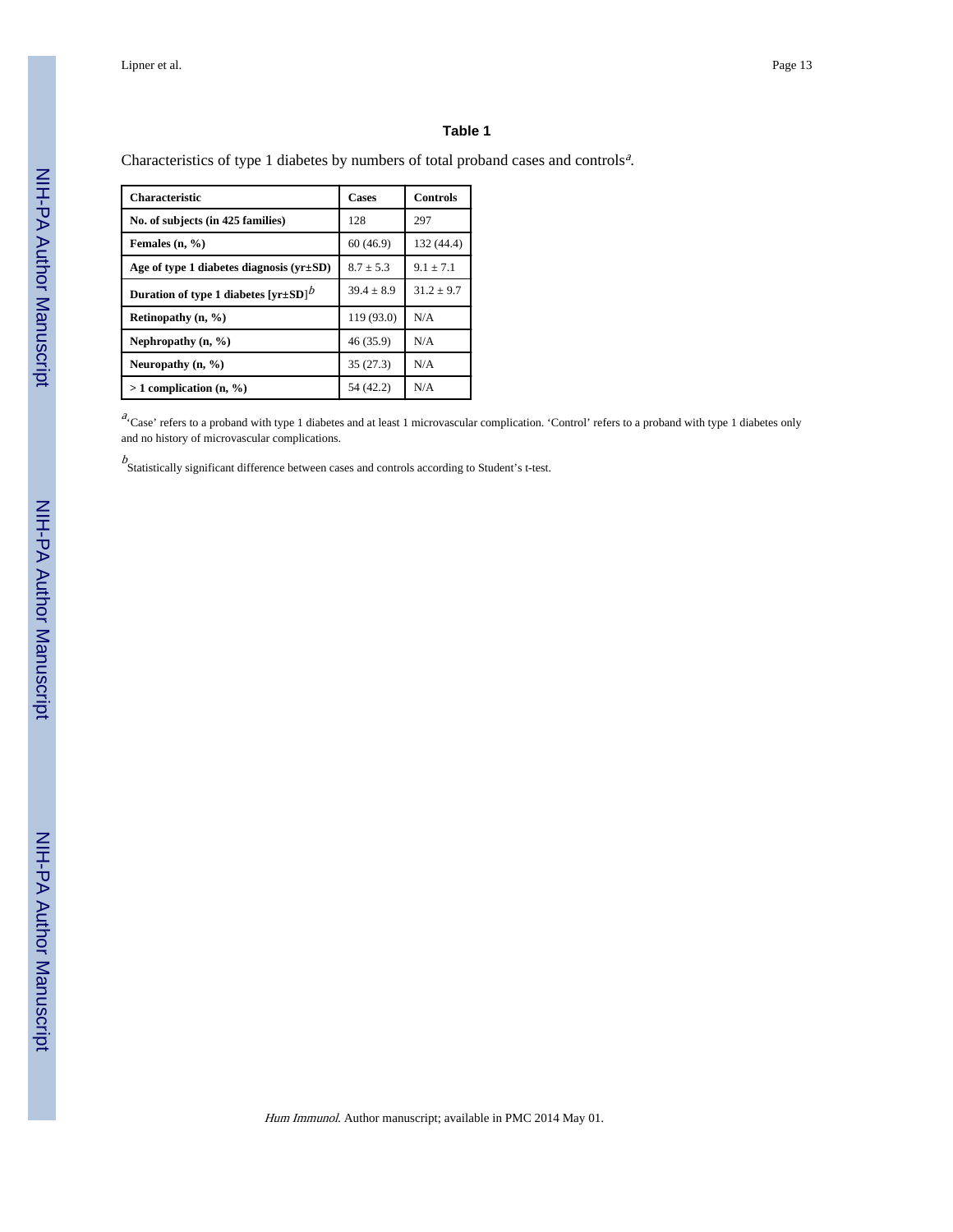# **Table 2**

Results of logistic regression models for one or more microvascular complications among probands with T1D. Results of logistic regression models for one or more microvascular complications among probands with T1D.

| <b>Allele/haplotype</b>        | Total probands N (%) | Cases N (%)     | Controls N (%) | Unadjusted OR (95% CI), p-value | Adjusted OR <sup>c</sup> (95% CI), p-value |
|--------------------------------|----------------------|-----------------|----------------|---------------------------------|--------------------------------------------|
| No. of DR-typed subjects       | Ş                    | $\overline{20}$ | 280            |                                 |                                            |
| DRB1*03:01-negative            | 151 (37.7)           | 54 (45.0)       | 97 (34.6)      | Referent                        | Referent                                   |
| DRB1*03:01-positive            | 249 (62.3)           | 66 (55.0)       | 183 (65.4)     | 0.65(0.42, 1.00), 0.051         | 0.58(0.35, 0.95), 0.030                    |
| DRB1*04:01 -negative           | 205 (51.3)           | 57 (47.5)       | 148 (52.9)     | Referent                        | Referent                                   |
| DRB1*04:01 -positive           | 195 (48.8)           | 63 (52.5)       | 132 (47.1)     | 1.24 (0.81, 1.90), 0.326        | 1.13 (0.70, 1.81), 0.624                   |
| No. of DQ-typed subjects       | 425                  | 128             | 297            |                                 |                                            |
| DQA1*03:01-DQB1*03:02-negative | 150 (35.3)           | 47 (36.7)       | 103 (34.7)     | Referent                        | Referent                                   |
| DQA1*03:01-DQB1*03:02-positive | 275 (64.7)           | 81 (63.3)       | 194 (65.3)     | 0.92(0.59, 1.41), 0.687         | 0.81 (0.49, 1.32), 0.390                   |
| DQA1*05:01-DQB1*02:01-negative | 179 (42.1)           | 63 (49.2)       | 116 (39.1)     | Referent                        | Referent                                   |
| DQA1*05:01-DQB1*02:01-positive | 246 (57.9)           | 65 (50.8)       | 181 (60.9)     | 0.66(0.44, 1.00), 0.052         | 0.59(0.37, 0.95)0.031                      |
| No. of HLA-B-typed subjects    | 425                  | 128             | 297            |                                 |                                            |
| HLA-B*39:06-negative           | 393 (92.5)           | 115 (89.8)      | 278 (93.6)     | Referent                        | Referent                                   |
| HLA-B*39:06-positve            | 32 (7.5)             | 13 (10.2)       | 19(6.4)        | 1.65 (0.79, 3.46) 0.182         | 3.27 (1.36, 7.89) 0.008                    |
|                                |                      |                 |                |                                 |                                            |

 $\Delta$  Adjusted for sex, age at type 1 diabetes diagnosis, duration of type 1 diabetes Adjusted for sex, age at type 1 diabetes diagnosis, duration of type 1 diabetes